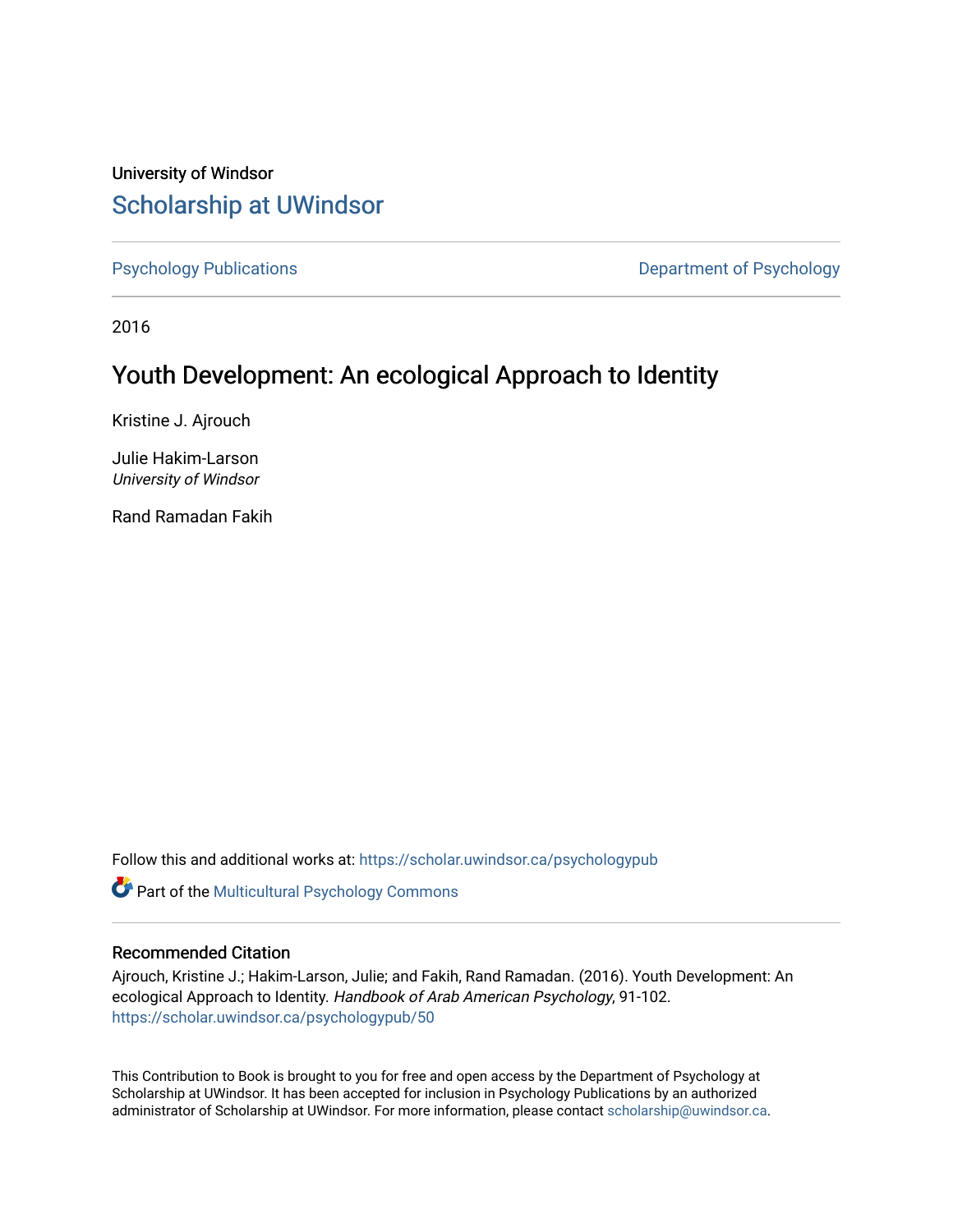7

# YOUTH DEVELOPMENT An Ecological Approach to Identity

 *Kristine J. Ajrouch , Julie Hakim-Larson , and Rand Ramadan Fakih* 

Youth constitutes a fluid age category, generally referencing human development processes that precede adulthood. This chapter considers youth as the period that spans infancy through the age of 24, when basic educational and/or training commitments are generally completed. During this phase of development, individuals experience the process of becoming aware of and negotiating racial, ethnic, and gender identities. The salience of such identities occurs through various agents of socialization, starting at birth. Family constitutes the first influential agent of socialization, teaching children basic ideas of who they are and conveying expectations about their actions and beliefs. As children grow and begin to have contact with others beside family, through school activities and opportunities for peer interactions, they often encounter new ideas about what is expected by those outside their families, ideas that sometimes conflict with parental expectations. Community and media also play an important role in youth development, with their presence beginning at birth, but often growing as children spend increasingly more time outside the family context. The characteristics that an agent of socialization exhibits, and the effects they have on youth, likely vary depending on context.

This chapter examines the process of youth development and the impact of socialization among Arab Americans. The distinctiveness of Arab Americans as an ethnic group stems from the fact that their visibility is intimately tied to events and political instabilities in the Arab world. This reality places them in a uniquely marginal position as "not quite White" (Samhan, 1999), yet not fully accepted as a legal minority (Cainkar, 2009). This wider societal experience provides an overarching context for the study of Arab American youth development within an ecological model. This chapter explores theoretical models for understanding youth identity development, and then reviews research findings related to the ways in which family, peers/school, community, and media play a role in the identities of Arab American youth. This is followed by a case example to illustrate concepts and ideas introduced throughout the chapter. Finally, the chapter concludes with a critique of current research and suggests future directions for better understanding Arab American youth development.

#### **Theoretical Frameworks Addressing Youth Identity Development**

One of the central developmental tasks youth face on their journey to adulthood is the establishment of a stable identity (Erikson, 1968). This task is accomplished through the exploration of various roles and ideals, which ultimately leads to important identity commitment domains including occupation, religion, ideology, and gender roles (Erikson, 1968; Marcia, 1966). To Erikson, the culmination of the process of exploration and commitment leads to an achieved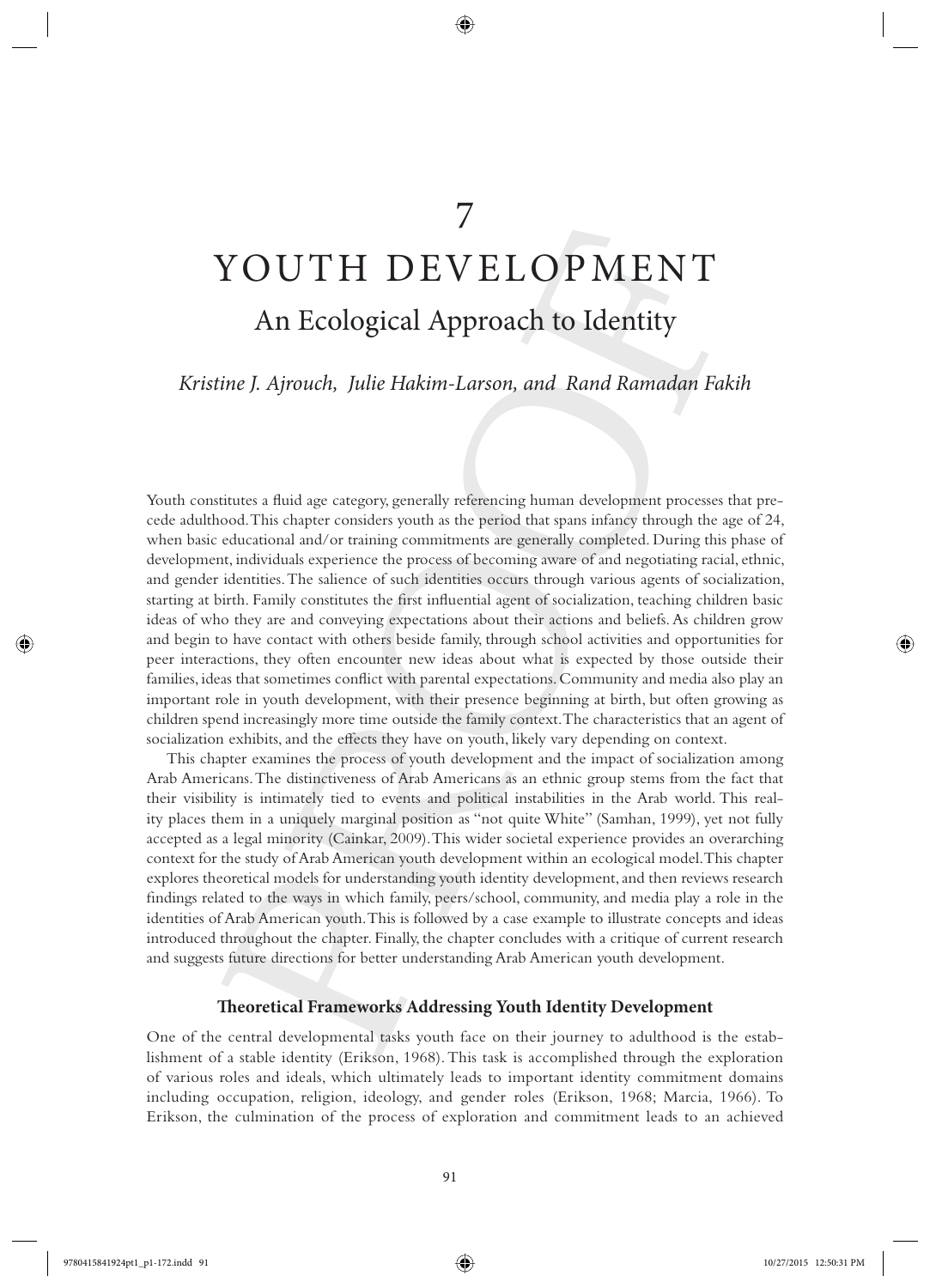ego-identity, which refers to a sense of integration of the self as well as a sense of wholeness that derives from the past while including future goals. The construct of ego-identity incorporates the motivation, emotions, and attitudes that organize the life experiences of the developing young person (Lazarus, 1991).

Marcia (1980) extended Erikson's ego-identity theory by proposing a set of four identity statuses: diffuse, foreclosed, moratorium, and achieved. These statuses describe the processes through which individuals deal with the psychological task of establishing an identity. The criteria for each of these four categories or statuses are based on whether youth have explored alternative goals, values, and beliefs, and have made commitments in important life areas including occupation, ideologies (i.e. political and religious beliefs), and interpersonal values. Individuals who have not yet thought about identity issues and have failed to make commitments across life-defining areas are considered to be diffuse. Individuals who have committed to a particular identity domain but made this commitment by conforming to parental or societal values and beliefs rather than by exploring for themselves alternative options are considered to be foreclosed. On the other hand, individuals who are in the midst of actively evaluating all their options and experimenting with identities and beliefs but have not yet made a decision or commitment are classified as being in moratorium. Finally, an achieved identity represents a status in which individuals have reached a clear sense of self by undergoing identity exploration and making personal commitments to particular goals and beliefs. An achieved identity, considered the most adaptive status, is associated with various markers of psychological wellbeing (Kroger, 2003).

Although Erikson (1968) proposed multiple domains of identity (sexual, religious, political, ideological, and occupational), he emphasized that healthy development results from reconciling and integrating various identities into a single unified, consistent identity. These assumptions have led some researchers to operationalize and treat identity as a global construct (De Haan & Schulenberg, 1997; Goossens, 2001). Identity integration may be especially complex for Arab American youth because they have various intertwined and competing identities within a single domain (e.g. national identity, ethnic identity, and religious identity) that they must synthesize. In addition, even if integration is achieved, it is not clear whether a single identity, defined as an aggregate of multiple identity components, can explain domain-specific behaviors as well as individuals' adaptations to culture and society within which their lives are embedded. As such, drawing solely on Erikson's theory to conceptualize identity development of Arab American youth may obscure understanding of domain-specific identities that are particularly salient for this group, one of which is ethnic identity.

From a social psychological perspective, one important aspect of identity results from an individual's social group membership (Tajfel, 1981; Tajfel & Turner, 1986). According to social identity theory, individuals are motivated to develop positive social identities based on their group membership (Tajfel, 1978 , 1981 ; Tajfel & Turner, 1986 ). A positive social identity is established when individuals evaluate their ingroup more favorably than the outgroup. In turn, ingroup favoritism leads to higher self-esteem as ingroup members claim the positive characteristics of the group as their own. As such, the group provides them with a sense of belonging to the world and acts as a central source of pride and self-esteem.

However, for members of socially devalued groups, such as Arab Americans, who are often portrayed in an unfavorable light (Sirin et al., 2008 ) that sometimes includes associations with terrorism (Sirin & Balsano, 2007), maintaining favorable definitions of group membership may be challenging. If Arab American youth internalize negative stereotypical beliefs and views of their own group from mainstream groups and media, they might be at risk for displaying lower self-esteem and experiencing loss of meaning and a sense of confusion in their lives. However, Tajfel and Turner ( 1986 ) proposed that in the face of devaluation of their group, individuals may reinterpret the meaning of their group membership (social identity) by rejecting external judgments and by comparing themselves to the outgroup on a new dimension to which they are superior to reestablish positive distinctiveness (e.g. Arab Americans have higher income and education than Americans, or exhibit higher moral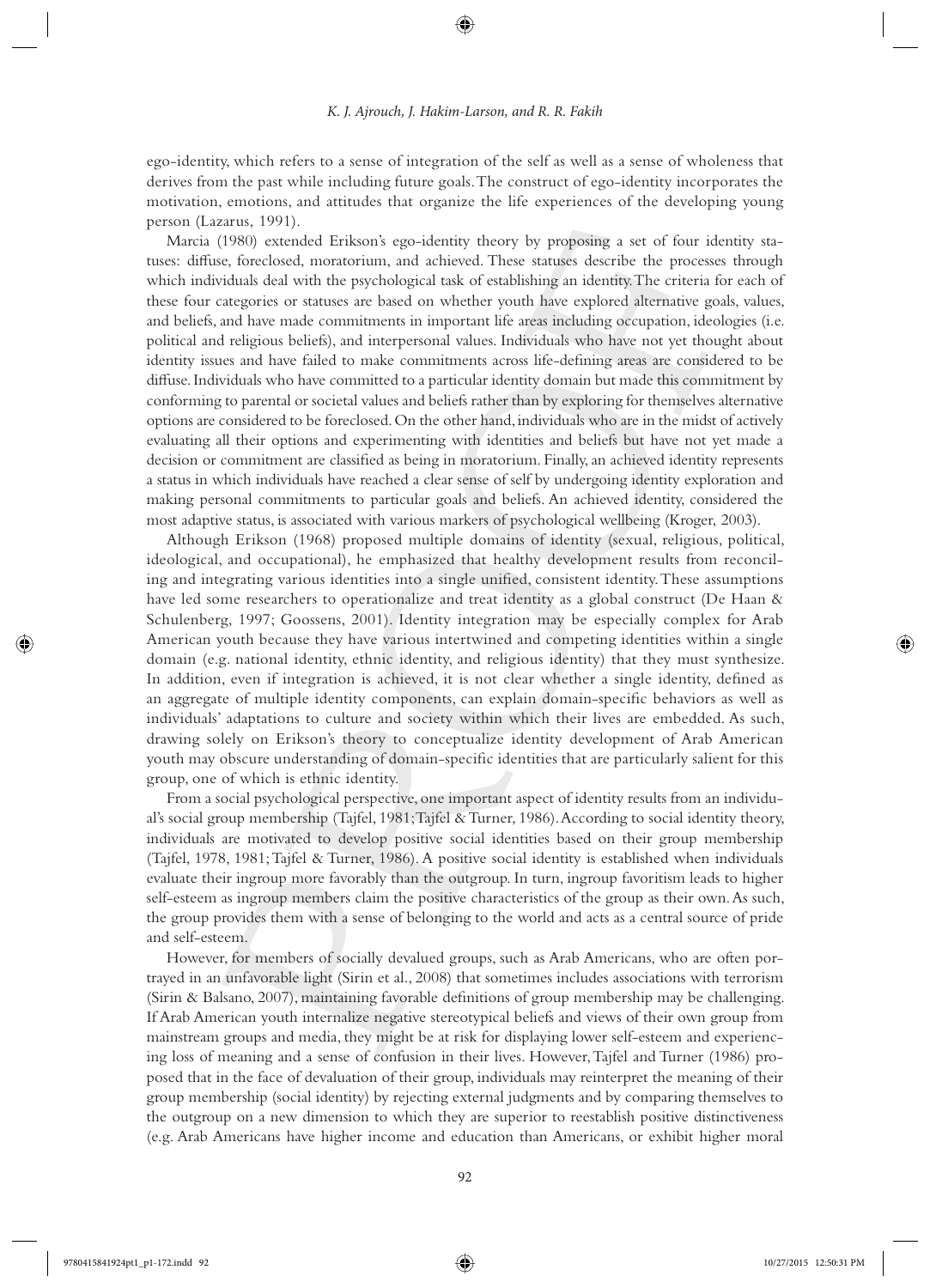#### *Youth Development*

standards). Accordingly, based on their socialization experiences and the larger social context in which they live, Arab American youth may adopt either a positive or a negative view of their own group.

Phinney (1989) drew on Tajfel's theory of social identity, Erikson's theory of ego-identity formation, and Marcia's work on ego-identity statuses to conceptualize and measure ethnic identity. Empirical work using Phinney's ( 1992 ) Multigroup Ethnic Identity Measure (MEIM) delineated two important dimensions of ethnic identity: ethnic identity affirmation and ethnic identity exploration (Roberts et al., 1999). Ethnic identity affirmation refers to an individual's sense of belonging and attachment to the group, whereas ethnic identity exploration denotes the extent to which individuals have investigated and learned about their ethnic background by reading books, talking to other people about their ethnic group, and participating in cultural practices and activities.

Ethnic identity is one of the aspects of social identity that is of particular relevance to youth, especially Arab Americans. This aspect of identity draws attention to ethnic group membership (Phinney, 1990 , 2003 ). Beliefs regarding one's ethnicity are crucial for the psychological wellbeing of Arab American youth, whose social groups are misrepresented, misperceived, held in low esteem, and often discriminated against. Ethnic identity may be the shield through which youth can assert themselves in the face of threats to their sense of self. The centrality of ethnic identity is attested to by various research studies indicating that a positive attitude toward one's ethnic group among youth is associated with positive developmental outcomes including academic success (Supple, Ghazarian, Frabutt, Plunkett, & Sands, 2006), intrinsic motivation for learning (Okagaki, Frensch, & Dodson, 1996), and increased self-esteem (Carlson, Uppal, & Prosser, 2000; Costigan, Koryzma, Hua, & Chance 2010; Umaña-Taylor, Gonzales-Backen, & Guimond, 2009). A similar line of research has also found that ethnic identity may mitigate the negative effects of discrimination on the psychological wellbeing of various minority groups (e.g. Seaton, 2009; Sellers, Copeland-Linder, Martin, & Lewis, 2006; Umaña-Taylor, Wong, Gonzales, & Dumka, 2012 ), including Arab Americans (Fakih, 2014 ).

In relation to ethnic identity development, Phinney (1989, 1990, 1996) proposed that members of all ethnic groups progress through three stages: ethnic identity diffusion/foreclosure (also referred to as unexamined), moratorium, and achievement. In the initial, unexamined stage, adolescents may not give much thought to what their ethnicity means. Alternatively, they may adopt the values and attitudes ascribed to their group as their own; in this case, adolescents do not examine issues related to their ethnicity for themselves; rather, attitudes from their parents or the dominant group toward their ethnic group are often passively adopted. The second stage, moratorium, is marked by an increased salience of ethnicity. Adolescents explore the meaning of their ethnicity by engaging in various activities, including reading books about their culture, associating with same-ethnicity peers, participating in cultural events, and joining ethnic youth organizations. Finally, during the third stage, achievement, adolescents develop a clearer understanding of what their ethnicity means to them and build a strong sense of affiliation with and affinity toward their ethnic group.

Identity, however, does not develop in a vacuum; there is a growing consensus in the theoretical and empirical literature that identity is not only multidimensional but also highly context dependent. The ecological systems theory put forward by Bronfenbrenner (1989) conceptualizes the context in which the adolescent develops as a set of nested structures including the microsystem, the exosystem, and the macrosystem. The microsystem encompasses the relationship individuals have with their immediate environment, such as relationships with parents and peers. The exosystem involves the more distal environments that may indirectly influence development; an important exosystem may include neighborhood characteristics (i.e. living in an ethnically dense community vs. living in more ethnically diverse communities). Finally, the macrosystem encompasses the larger sociocultural context and may include public policies, laws, customs, political beliefs, and mass media. In addition, central to this theory is the recognition that individual characteristics interact with contextual factors to influence development. Of particular relevance to Arab youth is the prevalence of gender differences in parental and community socialization practices, which may differentially inform the process of identity development. As such, drawing on Bronfenbrenner's ecological systems model helps review the proximal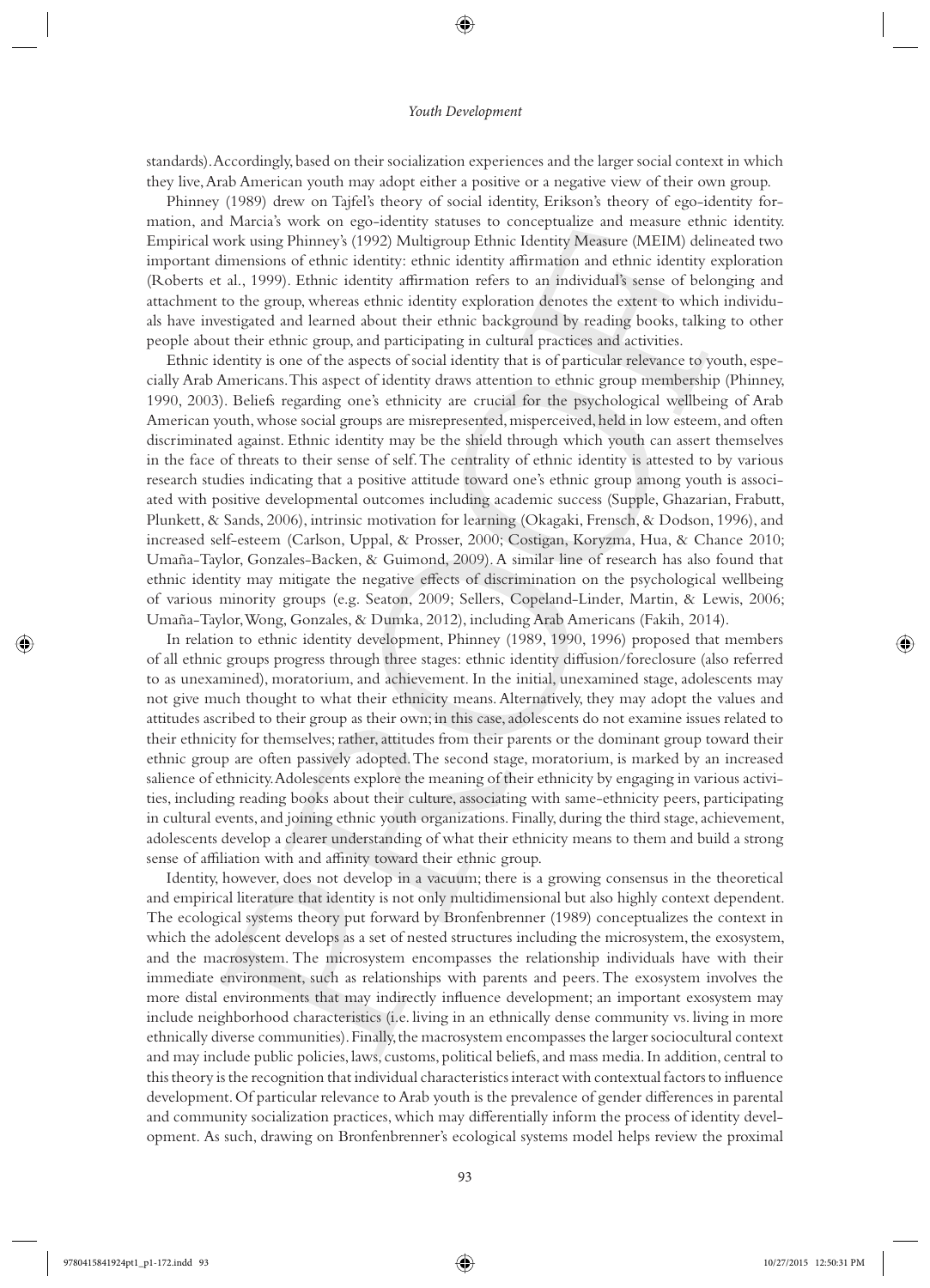and distal factors that may either promote or obstruct the development of a positive identity among Arab American youth.

#### **Agents of Socialization for Arab American Youth Development**

The ecological model of human development highlights four agents of socialization that influence youth identity: family, peers/school, community, and the media. Each is proposed to exert an effect on youth development for Arab Americans.

## **Family**

The family context, as a microsystem, represents the very first point of socialization for children. Identities gleaned from interactions between and among family members are especially salient for children. In Arab culture, a child's identity is very much influenced by the parent-child relationship (Beitin & Aprahamian, 2014 ). One important value that children learn with regard to interpersonal relationships is to show respect for adults and to engage in hospitable, polite, and cordial behaviors when in the presence of guests (Nydell, 2006). Interactions that communicate to a child that he or she is an extension of the parent produce a feeling of intense closeness and connectedness in the Arab family (Joseph, 1999). It is common for a mother or father to refer to the child as *`eyouni* (my eyes), *mama*, or *baba*. Open and frequent affectionate displays and verbalized expressions of endearment toward children by parents, grandparents, aunts, uncles, cousins, and other extended family members are common (Simon, 1996). As such, this socialization process begets a sense of self that is tightly connected to adults and other children in the family. Family socialization fosters a collective identity in which the individual is viewed as important, yet best understood in relation to close and significant others.

Within this family connectedness, children often begin to learn identities around both gender and ethnicity. Learning male and female identities is a universal experience, regardless of ethnic group membership. In the Arab American family context, however, the concept of patrilineality renders traditional aspects of a gendered identity central (Ajrouch, 1999 ; Beitin & Aprahamian, 2014 ). Patrilineal family structure is a system of descent that entitles members to certain rights based on gender and also guarantees automatic family affiliation through the father (Aswad, 1988). This arrangement places enormous responsibility and simultaneous privilege on male members because it is men in the family who ensure security, maintain continuity of the family line, and provide a sense of belonging. Girls also learn responsibility toward the family in that their actions and behaviors have the potential to confer, or conversely challenge, family reputation and honor. As such, girls are often seen as valuable and in need of protection.

In the U.S. context, tensions sometimes arise between youth and parents, especially concerning daughters. Girls who learn to navigate between the culture of their parents and the dominant culture will undoubtedly benefit from both worlds (Ajrouch, 2005). However, situations may arise where girls embrace one culture over the other. Interestingly, these conflicting expectations often provide more opportunities for girls to choose various roles that include any combination of traditional and American opportunities (in the best of cases), while boys often get pushed into the role of economic provider (Ajrouch, 2004).

Learning what it means to be a boy and what it means to be a girl also has enormous influence on the meaning behind ethnic identity. The saliency of ethnicity becomes important as children reach adolescence. Adolescence fosters more opportunities to experience social life outside the family context. As a result, Arab American children learn that their taken-for-granted assumptions about how things are and should be do not necessarily represent the worldviews of others. Parental restrictions on girls during these years are especially indicative of factors that contribute to young people's sense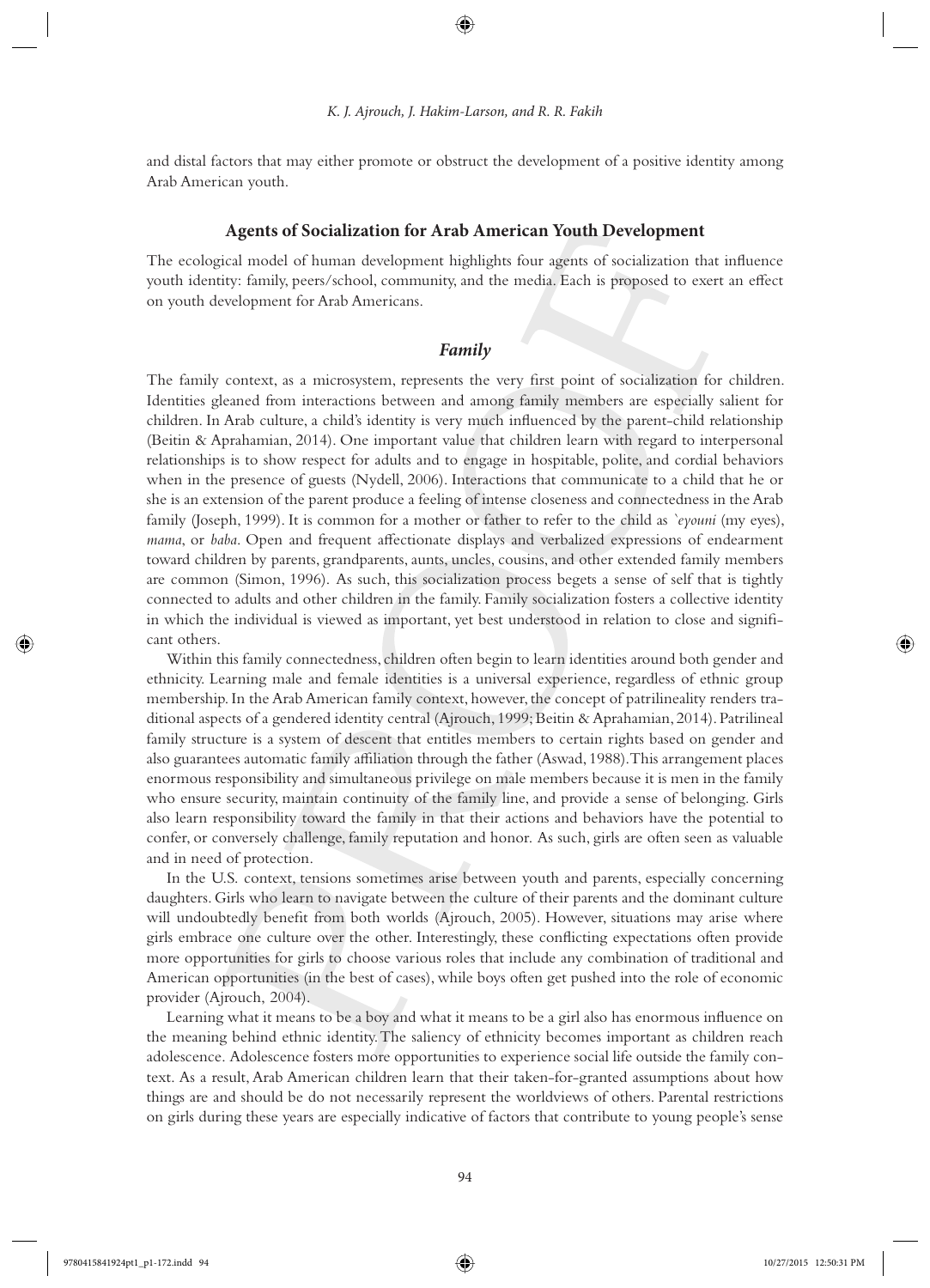#### *Youth Development*

of their ethnicity (Ajrouch, 1999 , 2000 , 2004 ). For instance, though dating is frowned upon generally, leniency toward boys is evident in that parents often turn a blind eye to their sons' dating activities, but directly prohibit it for their daughters. Moreover, other family members, including brothers, will actively ensure female family members do not date, often justifying their interference as a necessary part of their role as protector. It should be noted, however, that restrictions on girls' dating behaviors, thought to represent a kind of moral superiority to the dominant culture (see Espiritu, 2001), is not unique to Arab Americans, and seems to reflect the foundations of ethnic identity for many groups both today and historically (Ajrouch, 2004).

# **Peers/School**

Interactions in school and with peers represent another key microsystem that influences various facets of identity. It should be noted that Arab Americans report relatively high academic achievement (Fakhoury, 2012; Tabbah, Miranda, & Wheaton, 2012), as well as comparatively higher education levels than the majority of Americans (Read, 2004 ). Yet, a positive sense of self among Arab Americans appears more threatened in high school years compared to middle school years (Tabbah et al., 2012). Arab American identity issues arise concerning curriculum engagement, boy–girl interactions (dating), and immigrant–U.S.-born conflict.

Curriculum engagement concerns the ways in which schools present material during instruction, including topics chosen for lessons as well as peer reactions to the lesson topic. For instance, partial information or misinformation related to current and recent historical events that touch on Arabs coupled with minimal factual instruction about Arabs in the classroom often lead to teacher and students promulgating stereotypical images of Arabs, especially Arab women, as uneducated and oppressed (Mango, 2012 ). Though multicultural education continues to invite widespread debate (Modood, 2013), experiences such as the above have led to calls for inclusion of Arab Americans in school curricula. In particular, there is a perceived need to encourage teachers to address misrepresentations, and to empower all students, regardless of race or ethnicity, with the skills to recognize when thoughts of prejudice and acts of discrimination are being circulated (Mango, 2012; Tabbah et al., 2012; Wingfield, 2006).

The way in which curriculum material is presented and discussed in the school setting represents a critical issue for identity, but gender matters also arise as central to identity in peer and school interactions. Gendered elements of school and peer interactions become more prominent with the advent of institutionally sanctioned activities such as school dances. Dating activities become prominent during high school, and therefore gender relations emerge with sexual possibilities. With these developments, ethnic attributes may become the basis by which to separate groups. For instance, referencing the notion that Arab girls are not allowed to date, but "White" girls are, signifies a symbolic boundary shaped by gender relations (Ajrouch, 2004). Symbolic boundaries represented through beliefs about dating behavior serve to form, or reinforce, racial and ethnic group belonging. Experiences regarding identity are increasingly more gendered and the realization of being "Arab" becomes quite salient as youth reach adolescence (Ajrouch, 1999).

Though gender relations emerge as important to identities, experiences vary among Arab American youth, especially comparing those who are U.S.-born to immigrants. In a study of Arab American immigrant attitudes toward education, Fakhoury (2012) found that immigrant youth often encountered negativity from U.S.-born Arab Americans, shunned and not accepted into the social circles of those who were U.S.-born. Arab immigrant youth, often referred to as "boaters," have been described negatively by U.S.-born Arab Americans within the school setting (see Ajrouch, 2004). This dynamic may reflect the acculturation process, whereby the U.S. born, especially the second generation or children of immigrants, strive for American aspects of their identity by distancing themselves from immigrant culture (Ajrouch, 2000 , 2004 ). In sum, the peer and school settings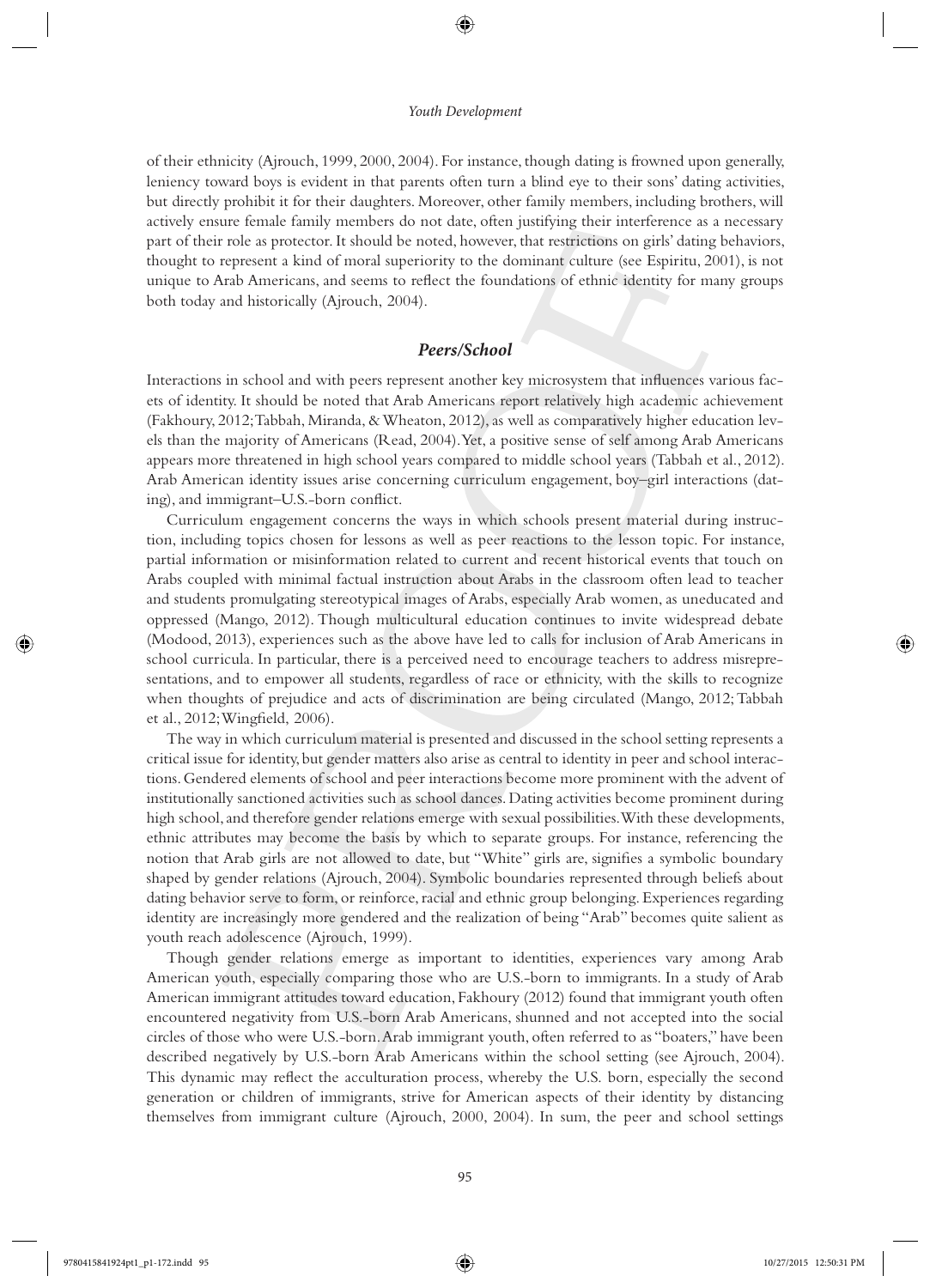highlight the influence of curriculum, gender, and immigrant interactions as influential microsystems on identity for Arab American youth.

#### **Community**

Arab American communities are uniquely structured to serve many of the economic and social service needs of the children, adolescents, and families who reside within them. Taking an ecological systems approach (Bronfenbrenner, 1994), services for Arab youth in local organizations and multicultural community centers can be viewed as having an interactive influence and impact on the developing child and adolescent in conjunction with the influences of parents, peers, schools, neighborhoods, and religious institutions. For Arab Americans, these community centers, which may or may not include affiliations with religious institutions, are uniquely situated within major U.S. metropolitan areas of various states, including California, Michigan, Illinois, Pennsylvania, New York, and Washington, D.C., among others.

Important to the ego-identity of youth is how they feel they are perceived within their neighborhoods and communities, as well as within the broader society in which they live. One youth-focused community center is located in Philadelphia, Pennsylvania, and is called Al Bustan: Seeds of Change; "al bustan" means "the garden" in Arabic. The mission of Al Bustan is to promote the enculturation and cultural identity of Arab American youth through exposure to the language and cultural traditions of the Arab world, including music and the visual arts. The center aims to promote a positive self-image among Arab American youth, as well as disseminate celebrated cultural aspects to non-Arab youth. To broaden education about Arab culture, Al Bustan fosters inclusion of both Arab and non-Arab youth of various racial and ethnic backgrounds into its cultural programs, which involve learning the Arabic language, summer camp activities, and various art and music workshops and events. For example, Al Bustan held a video workshop in which Arab American adolescents were among participants who were given the opportunity to use film media to explore their sense of inclusion and belonging to American society given the challenges to their identities in the contemporary exclusionary sociopolitical climate (Abu El-Haj, 2009). The resulting films, which emphasized universal human values, rights, and issues related to the human need for inclusion and belonging, are available to educators through the Al Bustan website.

Like Al Bustan in Pennsylvania, opportunities for Arab youth to engage in community and religious events exist throughout the major metropolitan regions of the U.S. In addition to Christian churches (e.g. Maronite Catholic and Chaldean Catholic) and Islamic mosques that have primarily Arab congregations, there are community agencies such as the Arab Community Center for Economic and Social Services (ACCESS) in Michigan, the Arab American and Chaldean Council in Michigan, and the Arab American Family Support Center in New York. Arab heritage festivals, music performances, and Arab film festivals are among the events across America that are sponsored by these religious institutions and community agencies.

While at the local level the need for inclusion and belonging may be met for some Arab American youth through community programs and organizations, it is also the case that feelings of being excluded from the broader American society are experienced by many Arab American youth. Some Arab American youth are sensitive to the fact that media images often portray Arabs as "enemies" of America and as "terrorists" (Wray-Lake, Syvertsen, & Flanagan, 2008). Fortunately, advocacy organizations such as the Arab American Institute in Washington, D.C., and the American-Arab Anti-Discrimination Committee promote Arab American youth understanding of issues around prejudice and discrimination through their educational campaigns, and foster youth participation in American political debates and discourse around social issues. Such organizations play a crucial role in promoting the wellbeing of first and second generation Arab American youth by counteracting the possible negative effects experienced from sociocultural adversities such as discrimination and the stress of acculturation within their neighborhoods and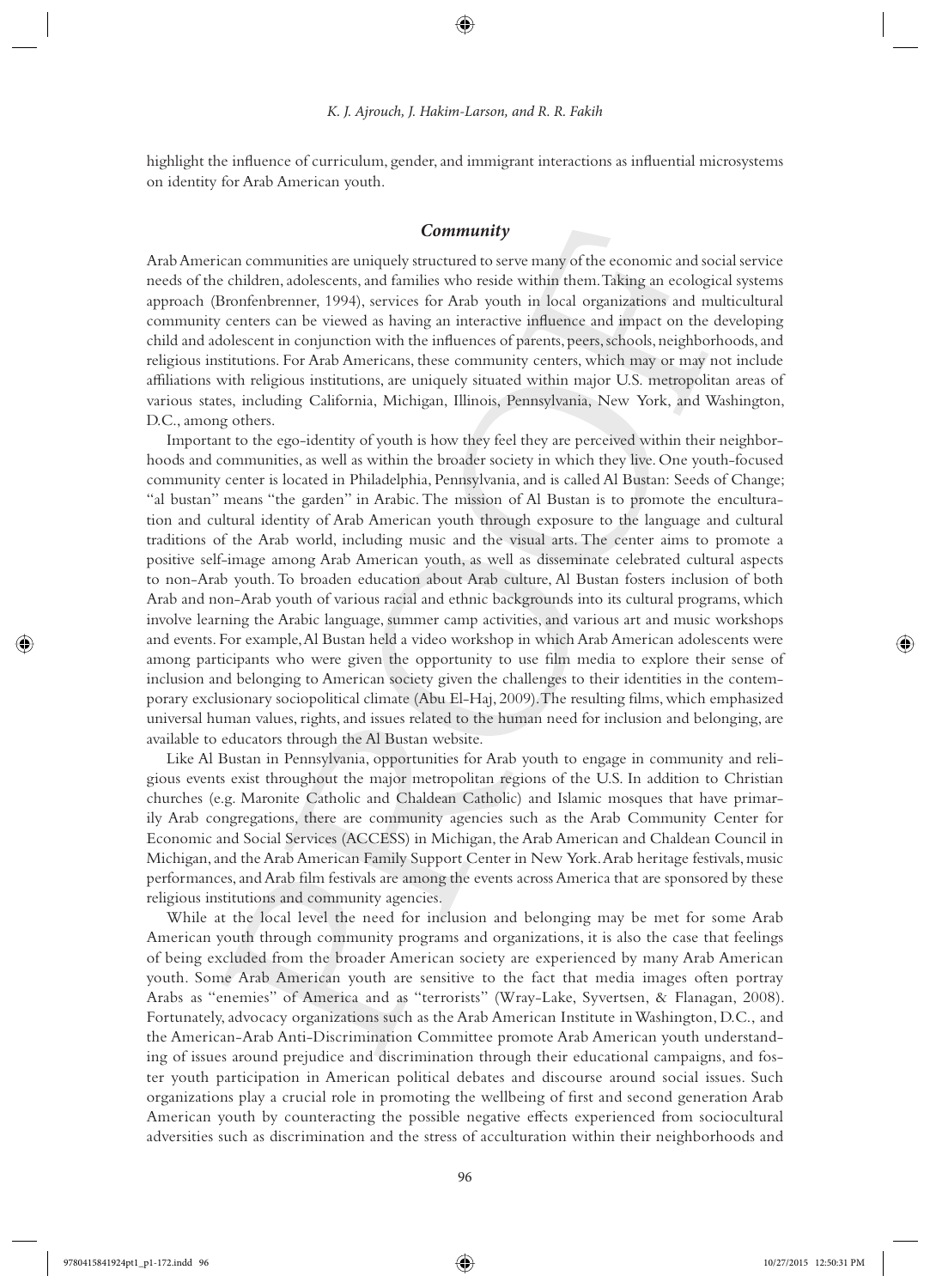communities (Ahmed, Kia-Keating, & Tsai, 2011 ). Though community support serves as a potentially influential resource, social support in general has been found to be an essential resource for Arab American youth in North America.

Social support can be provided within family, peer, and broader community contexts. For example, in their study of Muslim Arab American youth aged 11–15 years in metropolitan Detroit, Ramaswamy, Aroian, and Templin ( 2009 ) found that perceived social support from family members, school personnel, and friends showed a negative relation with self-reports of stressful daily hassles and internalizing problems such as depression and anxiety. Other studies have shown that Arab youth in Canada show beneficial psychological effects when they perceive social support from others within their social network (Abu-Laban & Abu-Laban, 1999; Paterson & Hakim-Larson, 2012). Moreover, Arab Canadian youth had more friends who were also relatives than did youth of other Canadian ethnic groups (Daniel, 2013). It may be that extended family and community networks are more readily accessible to Arab Canadians compared to other Canadian ethnic groups. Another possibility is Arab youth have reacted by favoring the comfort of their ingroup relationships given possible feelings of being socially excluded from the mainstream culture.

It should be noted, however, that though ethnic community contexts serve as an important refuge from the negative images and exclusionary sentiments felt through contact with American society, community living also exhibits social control of youth through gossip (see Ajrouch, 2000). These experiences serve to reinforce a strong sense of ethnic identity, but also sometimes propel youth to leave community settings in search of greater anonymity and less constraint. In sum, community, as an exosystem context, plays an influential role in the socialization and identity of Arab American youth. Next, a more omnipresent agent of socialization in the macrosystem that permeates beyond the physical and emotional space of community is considered: the media.

#### **Media**

Media play a role in socialization as a macrosytem influence. Media portrayals have enormous impact on group position, often serving as the only source of information about a group when personal contact has not occurred (see Blumer, 1958 ). For Arab Americans, media portrayals of their cultural group are underrepresented, yet when present, are overwhelmingly negative (Shaheen, 2009). Media coverage through news reports and entertainment venues rarely shows Arabs in a positive light. Media depictions also intersect with other contexts, such as peers and school settings, to impact Arab American youth. Indeed, the pervasiveness of negative images has been found to influence peer relations as early as elementary school. Arab American youth report that media coverage of 9/11 has led to them being called "terrorists" in the school setting (Kumar, Warnke, & Karabenick, 2014). Those who have come of age in the twenty-first century face more visible and negative media portrayals in the aftermath of the attacks on the World Trade Center.

Another aspect of media that is important to consider involves consumption patterns. Rapid technological developments have led to a proliferation of media outlets. Indeed, media consumption among Arab American youth reflects habits of youth in general (Hernandez, 2012). Hernandez reported that as older Arab American youth access more media sources, including radio, online newspapers, magazines, and social networking sites, they are more likely to perceive their groups as negatively portrayed as compared to their younger counterparts. The absence of positive media portrayals poses genuine concern, as children often look to wider societal representations to emulate, especially as they increase social contact beyond the family context.

#### **Case Example: Social Infl uences on the Development of Alex and Ranya**

Arab American youth grow up in multiple contexts, each of which present various, sometimes conflicting expectations about their identities and sense of self. The case example that follows depicts a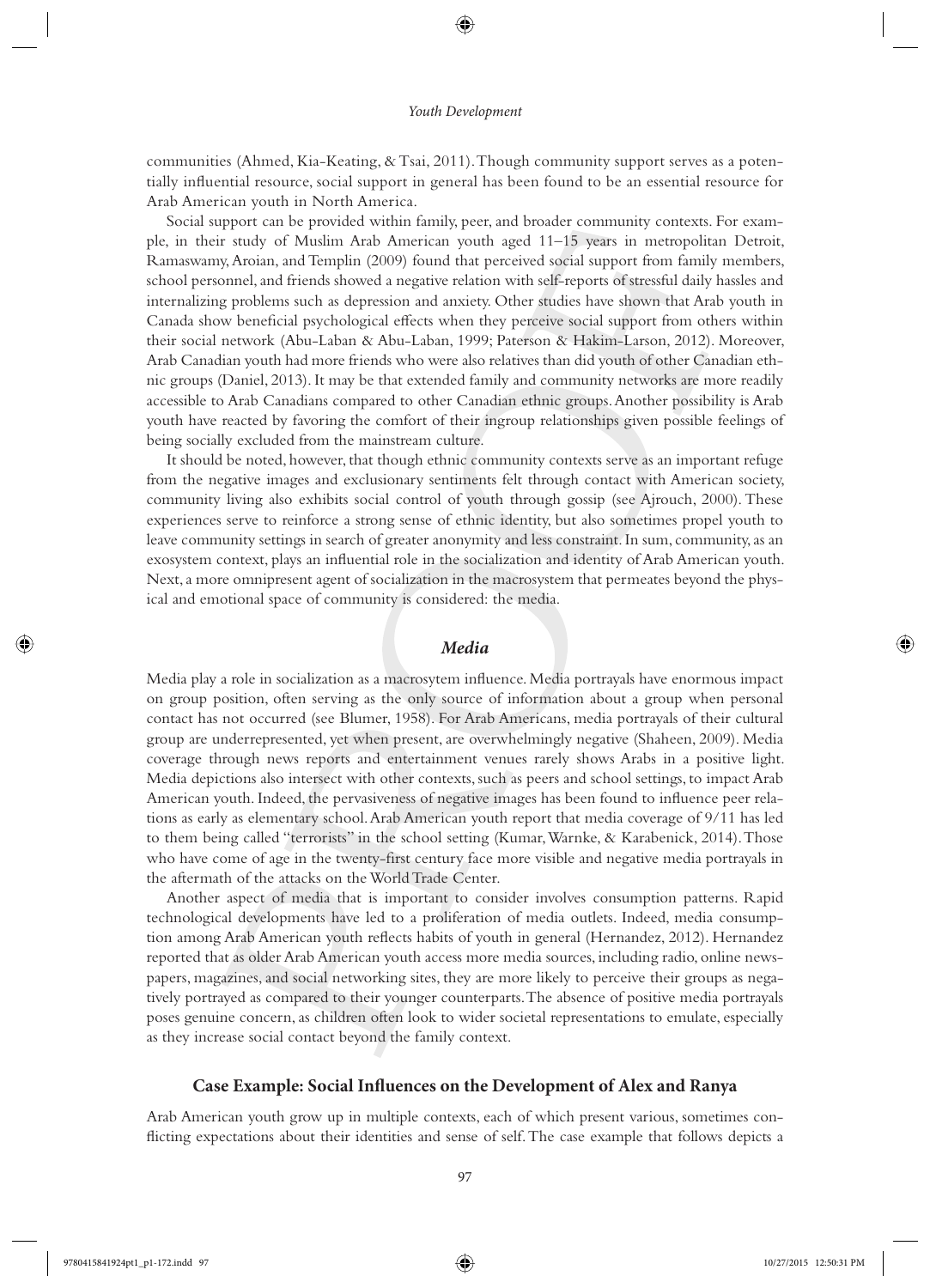brother and sister, born in the late twentieth century to an immigrant father who has owned his own business since the age of 20, and a U.S.-born mother with advanced education who worked as a university researcher. Alex Aboud was the first-born child, and for the first four years of his life he was an only child. His paternal grandfather, who lived approximately 20 minutes away, bestowed special grace on Alex, as the first-born child, through visits, attention, and gifts. In the traditional patrilineally organized Arab family, Alex represented the next generation family leader. Four years later, Alex's sister, Ranya, was born. Around the time that Ranya was born, Alex asked for a toy kitchen set. Alex's father became distressed, commenting that boys do not play with kitchen sets, to which Alex's mother replied that some of the greatest chefs in the world are men! Alex's mother bought him the kitchen set.

Striving to reject the special treatments allotted to boys with which she had grown up, Alex and Ranya's mother conscientiously strived to provide each child with equal opportunities and expectations. Alex developed an interest in politics at an early age through discussions with his father, and by the age of seven could recite every U.S. president forwards and backwards. When Ranya was three, she helped her mother box-up her baby clothes, and in that process was told by her mother that she should save an infant undershirt that said "Future U.S. President," because Ranya's father had bought it for her when she was still in her mother's stomach. Ranya opened her eyes wide in disbelief and asked, "Did daddy think I was going to be a boy?"

Though the children did not live in an ethnic enclave, they regularly visited relatives and friends who lived in a densely populated Arab American community, and also were highly active in transnational activities, visiting their parent's homeland of Lebanon at least once a year during the summer months. Their early education was at a private Montessori school, located in the midst of a metro-area suburb that was increasingly attracting Arab American families, but located 20 miles east of Alex and Ranya's home. At the Montessori school, both Alex and Ranya were taught about ethnic and cultural diversity, with difference identified as something to celebrate. For instance, school activities encouraged ethnic sharing, such as "pot lucks" where students brought food representative of their culture. Such events contributed to and highlighted positive elements of diversity, and in so doing contributed to building a sense of community. The school curriculum and peer interactions stressed equality, understanding, and solidarity.

Both Alex and Ranya eventually left the Montessori school to attend the public school in their homogenously "White" neighborhood. In September 2001, Alex was in middle school and Ranya in third grade. When the terrorist attack happened, Alex discussed with his parents what he would say to friends at school given that the terrorists were Arab Muslims. He came up on his own with the response, "though the terrorists were Arab Muslims, not all Arab Muslims are terrorists." Ranya did not feel the need to address the attacks in school, but a number of years later, when she was in middle school and on the volleyball team, she lost her pendant – with the Arabic word for God written on it – at a game. She came home quite upset because she had worn the pendant since she was a young child. When her mother suggested she ask the coach if anyone had found it, she cried in response: "How would I describe what I lost? That it says God in Arabic? They will think I am a terrorist!"

Though both children developed friendships with others from diverse backgrounds throughout their childhood, as they grew into adolescence they increasingly preferred to spend time with friends from their ethnic background. Upon entering college, both became highly involved in ethnic student organizations, but differed in the extent to which they shared their social activities with their parents. While Alex brought home girlfriends, Ranya never shared that she had a boyfriend. Perceiving that her father would not approve, she chose to keep that part of her life hidden from her parents and brother. Her brother, having observed peers in the ethnic community, made a point to question her on a regular basis about whom she would be with and where she planned to be, as a means to monitor her social activities.

As this case example illustrates, a sense of group belonging for older children and adolescents is critical to an overall sense of wellbeing. The importance of group belonging to wellbeing is supported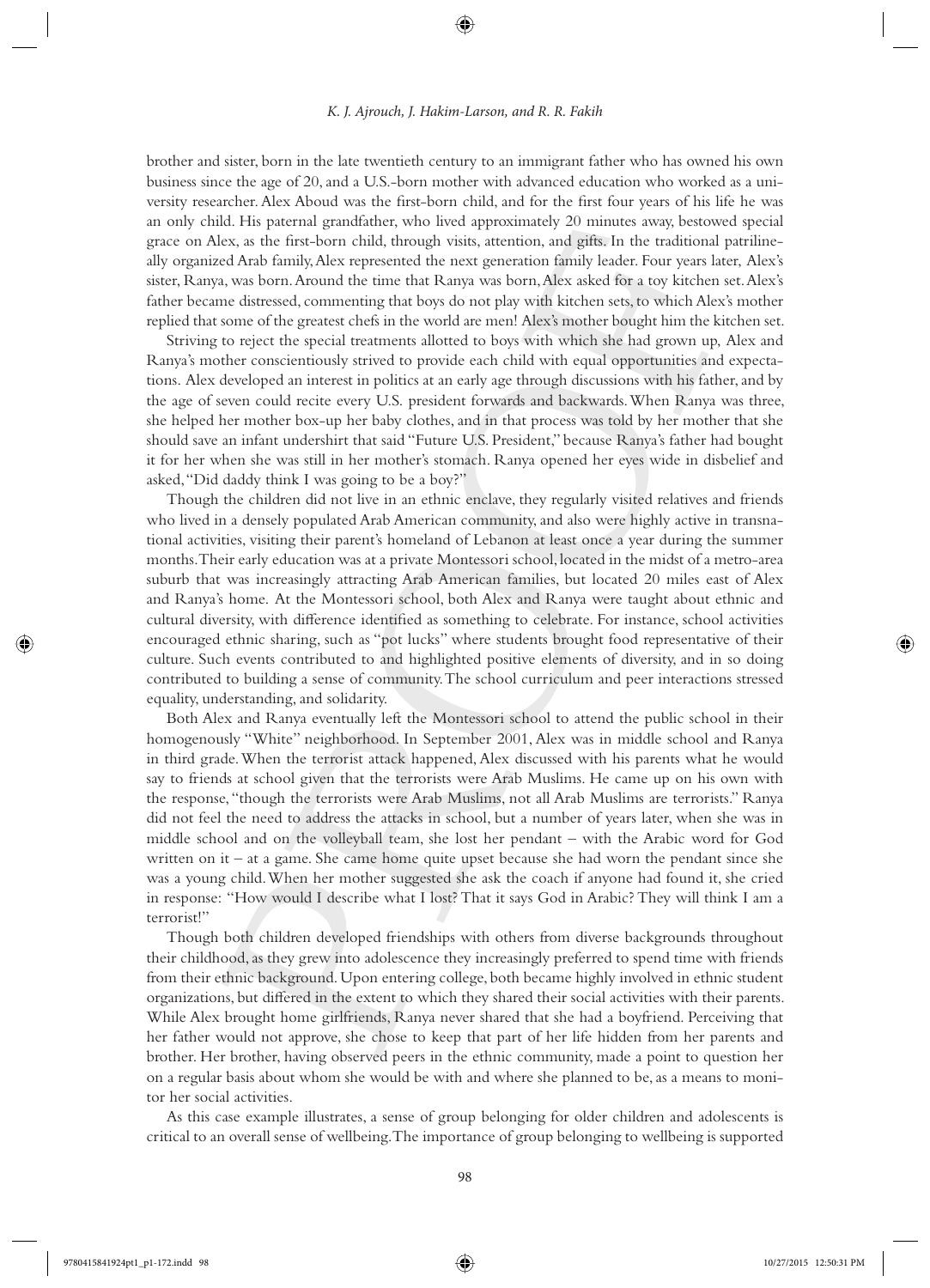#### *Youth Development*

by most developmental models that incorporate ego identity (e.g. Kegan, 1982 ; Loevinger & Wessler, 1978 ). Several challenges to this feeling of group connectedness emerged for Alex, Ranya, and their family, however. Among these challenges were inconsistent expectations regarding how to fulfill gender role obligations, both as prescribed by their ethnic values as well as by the mainstream culture. Though Alex and Ranya's mother strived to practice gender equality, messages received from other systems of influence, including peers and community, played a role in shaping gender expectations concerning life goals and social relationships. Ranya, in particular, found herself negotiating cultural expectations learned through both her family and wider American society. Challenges were made, as well, regarding how to negotiate their ethnic identities while attempting to acculturate in an interpersonal climate of non-Arab peers, whom they suspected of unjust and unfair perceptions. Given these stressful circumstances, Arab American youth may retreat into the familiar territory of same ethnicity peers, where a supportive net is in place to help in shaping their identities.

#### **Critique**

The literature on Arab American youth focuses almost exclusively on middle and high school, as well as college settings. There are several possible reasons for the scant literature outside these contexts. First, the fact that the U.S. Census Bureau does not officially recognize Arab Americans as a minority group that is distinct from the majority "White" or Caucasian population (Samhan, 2014) means that Arab American youth are often classified with European American youth in research studies. This makes identifying Arab American youth in large data sets highly challenging, if not impossible. Some exceptions to this exist in Arab American ethnic enclave regions where it is possible to recruit through local community advertisements (e.g. Aroian, Templin, Hough, Ramaswamy, & Katz, 2011 ; Ramaswamy et al., 2009 ). Another possible reason for the lack of research on Arab American youth outside school settings may be the general difficulty that researchers have in recruiting both parents and their children for studies given parental time constraints, the lack of incentives to participate, and language and literacy barriers. One way around this is for researchers to go into the homes and to use oral interview methodologies in Arabic for data collection, a method that was utilized by Aroian and colleagues (2011). For Arab American families to participate in studies, some education around the purpose and value of the research, the limitations of confidentiality, informed consent and assent issues are necessary but complicating features of the research process.

The Arab American population is heterogeneous and represents racially and ethnically diverse Arabic-speaking people from all of the 22 members of the League of Arab States, spanning the Middle East to the northern coast of Africa (Nydell, 2006). Thus, rather than engaging in pan-Arab ethnic gloss in future studies addressing Arab youth issues, it may be more constructive to focus on the specific national, ethnic, and religious backgrounds of youth. This is important given the unique sociopolitical backgrounds of families by country of origin (e.g. Egyptian Coptic youth, Iraqi Muslim youth, Lebanese Maronite youth, Palestinian Muslim youth, etc.).

Recently, attention has focused on the possible protective factors and the positive development of minority American youth (Cabrera, Beeghly, & Eisenberg, 2012 ). Though not specifi c to Arab American youth, the special volume introduced by Cabrera and colleagues contains studies that identify possible relevant protective factors in need of further study. At the individual level, these include a young person's ability to self-regulate and maintain bicultural language skills that could potentially enhance their cognitive development. A strong ethnic identity has also been found to be an individual protective factor. At the family level, having positive relationships with family members, enhanced by maternal warmth and paternal involvement, were identified as potential protective factors. Finally, neighborhood and community supports that provide extra-curricular and after-school activities for youth were also suggested as potential protective factors.

Taking a biopsychosocial approach to healthy development in Arab American youth involves a consideration of which levels of analyses will yield the most fruitful results to understanding youth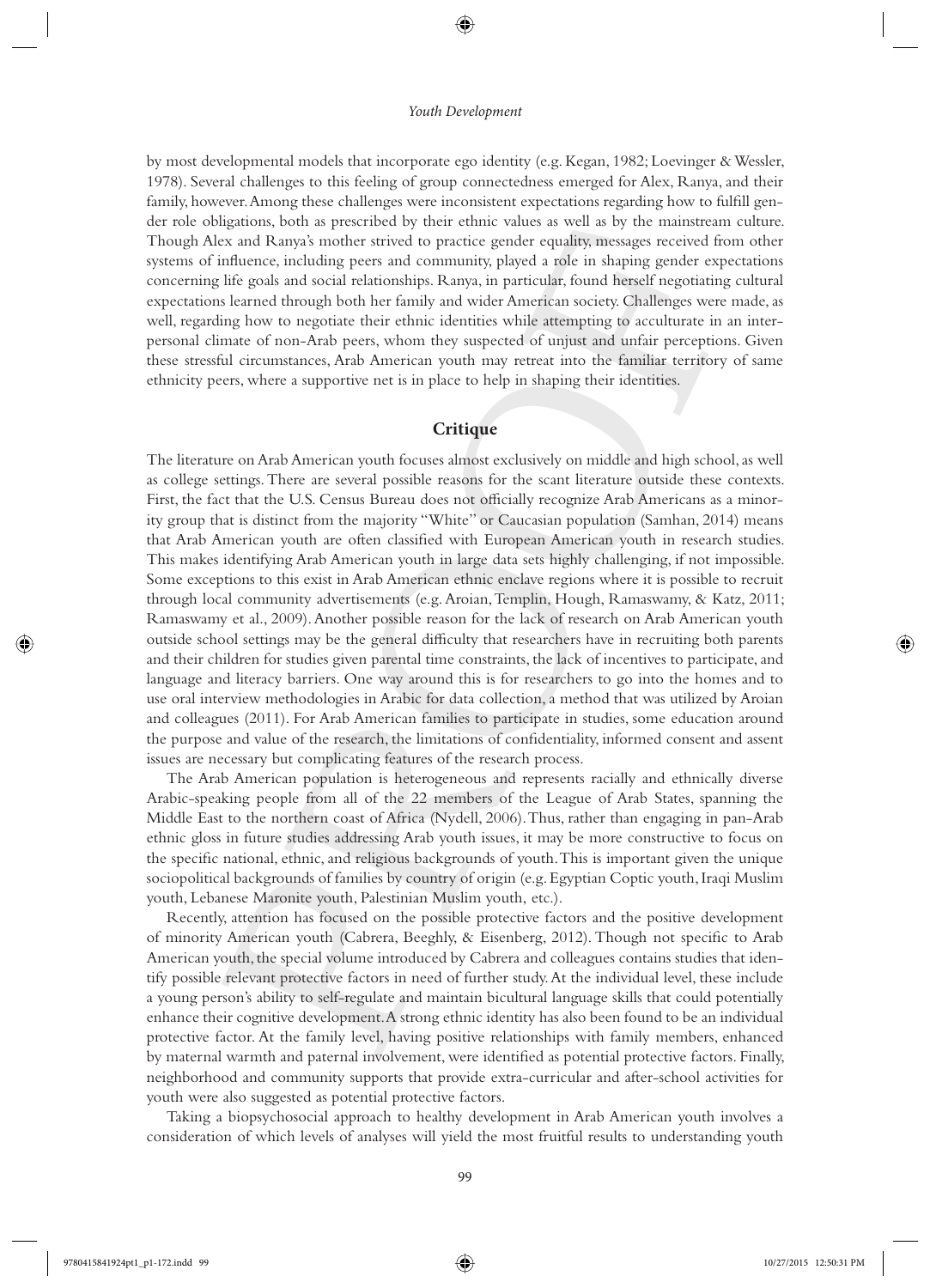resilience in the face of psychosocial stressors and hardships (Hakim-Larson, Nassar-McMillan, & Ajrouch, 2014). Masten (2007) identified five areas for understanding resilience in the developing individual. These are in the domains of religion/spirituality, family life, peer relationships, schools/teachers, and community/culture. Research on prevention that is meant to optimize the wellbeing of Arab American youth will need to take a multilevel systems approach, incorporating these five domains, to gain a more comprehensive picture of Arab youth functioning (Hakim-Larson et al., 2014 ).

## **Conclusion**

This chapter used an ecological theoretical framework to organize what is known about Arab American youth, highlighting the ways that family, peers, community, and media influence youth development. For Arab American youth, socialization at various levels (from the micro- to exoto macrosystems influences development) both directly and in conjunction with one another. The potential for positive development may result from each, but in the face of possible strengths also lie challenges. Research has focused primarily on the adolescent years, leaving a dearth of information on early childhood development. Given that agents of socialization begin to influence development at birth, more systematic attention to the years before adolescence will address a gap in the field. Youth is an important point in the life course, increasingly seen as a period during which gender and ethnic identity emerge as key elements in daily interactions. Overall, this chapter has shown that Arab Americans as a group are increasingly more visible, though their diversity of experiences must be recognized in order to most effectively address developmental challenges and maximize success.

## **References**

- Abu El-Haj, T. (2009). Imagining postnationalism: Arts, citizenship education, and Arab American youth. Anthropology & Education Quarterly 40(1), 1-19. doi: 10.1111/j.1548-1492.2009.01025.x
- Abu-Laban , S. M.& Abu-Laban , B.( 1999 ). Teens between: The public and private spheres of Arab-Canadian adolescents. In M. W. Suleiman (ed.), *Arabs in America: Building a new future* (pp.113-128). Philadelphia, PA: Temple University Press.
- Ahmed, S. R., Kia-Keating, M., & Tsai, K. H. (2011). A structural model of racial discrimination, acculturative stress, and cultural resources among Arab American adolescents . *American Journal of Community Psychology* 48 (3-4), 181-192. doi: 10.1007/s10464-011-9424-3
- Ajrouch , K. J.( 1999 ). Family and ethnic identity in an Arab American community . In M. Suleiman(ed.), *Arabs in America: Building a new future* (pp. 129–139). Philadelphia, PA: Temple University Press.
- Ajrouch , K. J.( 2000 ). Place, age, and culture: Community living and ethnic identity among Lebanese American adolescents . *Small Group Research* 31 , 447 – 469 . doi: 10.1177/104649640003100404
- Ajrouch , K. J.( 2004 ). Gender, race, and symbolic boundaries: Contested spaces of identity among Arab American adolescents . *Sociological Perspectives* 47 , 371 – 391 . doi: 10.1525/sop.2004.47.4.371
- Ajrouch, K. J. (2005). Women, gender and youth culture and movements: United States. In S. Joseph (ed.), *Encyclopedia of women and gender in Islam* (vol. 2, pp. 795–798). Netherlands: Brill Publishers.
- Aroian , K. J. , Templin , T. N. , Hough , E. E. , Ramaswamy , V. , & Katz , A.( 2011 ). A longitudinal family-level model of Arab Muslim adolescent behavior problems. *Journal of Youth and Adolescence* 40, 996-1011. doi: 10.1007/ s10964-010-9615-5
- Aswad, B. (1988). Strengths of the Arab family for mental health considerations and therapy. In I. Ahmed & N. Gray (eds.), *The Arab American family: A resource manual for human service providers* (pp. 93-101). Lansing, MI: Eastern Michigan University and ACCESS.
- Beitin, B. K. & Aprahamian, M. (2014). Family values and traditions. In S. C. Nassar-McMillan, K. J. Ajrouch, & J. Hakim-Larson (eds.), *Biopsychosocial perspectives on Arab Americans: Culture, development and health* (pp. 67–88). New York: Springer. doi: 10.1007/978-1-4614-8238-3\_4
- Blumer, H. (1958). Race prejudice as a sense of group position. Pacific Sociological Review 1(1), 3-7. doi: 10.2307/ 1388607
- Bronfenbrenner, U. (1989). Ecological systems theory. In R. Vasta (ed.), *Annals of child development* (vol. 6, pp. 187-249). Greenwich, CT: JAI Press.
- Bronfenbrenner, U. (1994). Ecological models of human development. In T. N. Postlethwaite & T. Husen (eds.), *International Encyclopedia of Education* (2nd edn., vol. 3, pp. 1643-1647). Oxford: Elsevier.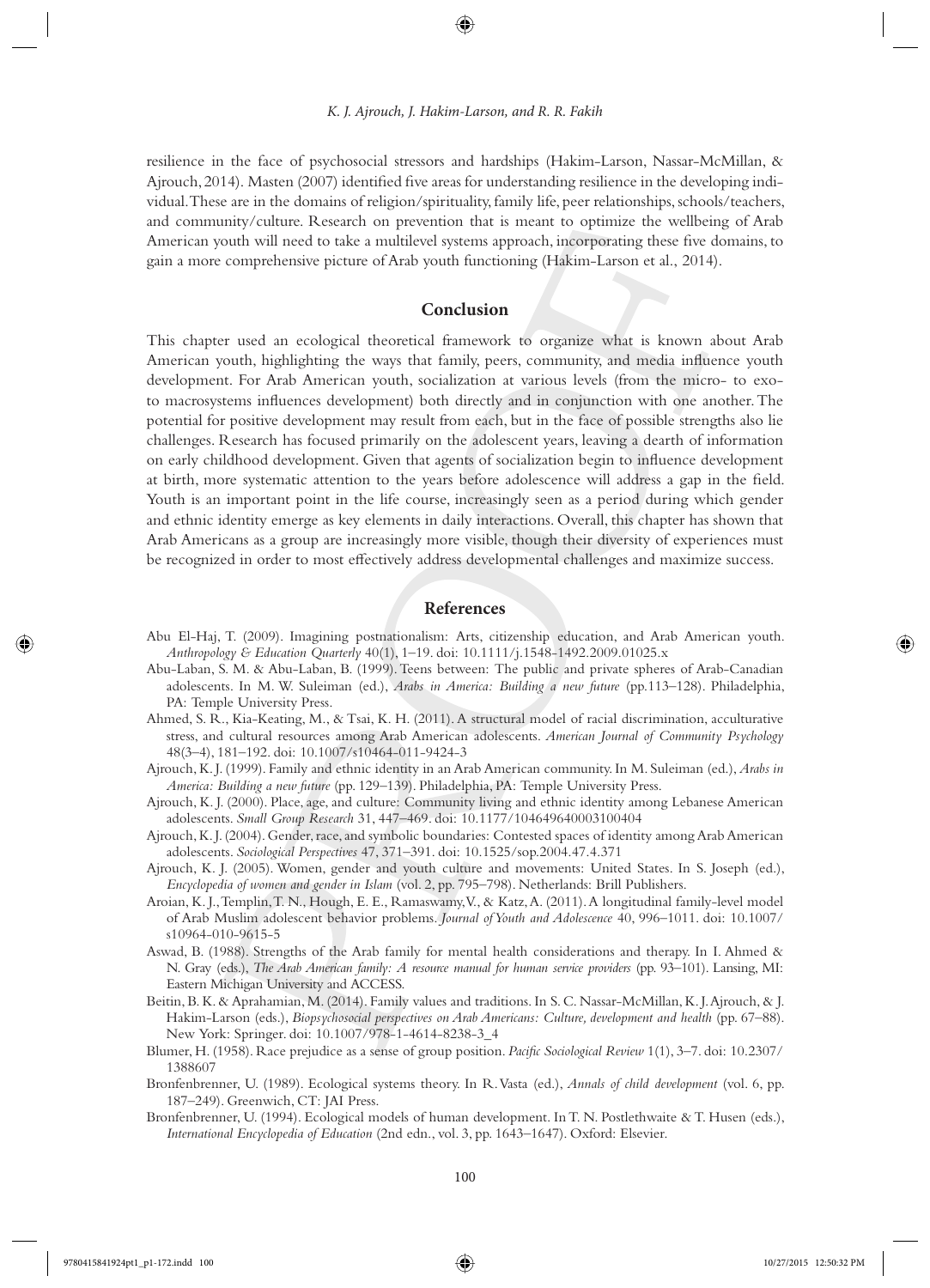- Cabrera , N. J. , Beeghly , M. , & Eisenberg , N.( 2012 ). Positive development of minority children: Introduction to the special issue. *Child Development Perspectives* 6, 207-209. doi: 10.1111/j.1750-8606.2012.00253.x
- Cainkar, L. (2009). *Homeland insecurity: The Arab American and Muslim American experience after 9/11*. New York: Russell Sage Publications.
- Carlson, C., Uppal, S., & Prosser, E. C. (2000). Ethnic differences in processes contributing to the self-esteem of early adolescent girls. *The Journal of Early Adolescence* 20, 44-67. doi: 10.1177/0272431600020001003
- Costigan, C. L., Koryzma, C. M., Hua, J. M., & Chance, L. J. (2010). Ethnic identity, achievement, and psychological adjustment: Examining risk and resilience among youth from immigrant Chinese families in Canada . *Cultural Diversity and Ethnic Minority Psychology* 16 , 264 – 273 . doi: 10.1037/a0017275
- Daniel , S.( 2013 ). *Immigrant and non-immigrant youth in Canada: Cultural orientation, ethnicity of friends, and life satisfaction among four ethnic groups* (Master's thesis). Available from ProQuest Dissertations and Theses database (UMI No. MR87354).
- De Haan, L. G. & Schulenberg, J. (1997). The covariation of religion and politics during the transition to young adulthood: Challenging global identity assumptions. *Journal of Adolescence* 20, 537–552. doi: 10.1006/ jado.1997.0108
- Erikson, E. H. (1968). *Identity: Youth and crisis* (1st edn.). New York: Norton.
- Espiritu , Y.( 2001 ). " We don't sleep around like white girls do": Family, culture, and gender in Filipina American lives. *Signs* 26(2), 415-440. doi: 10.1086/495599
- Fakhoury , N.( 2012 ). *Academic achievement and attitudes of Arab-American immigrants* (Master's thesis). Available from ProQuest Dissertations and Theses database (UMI No. 1533342).
- Fakih, R. R. (2014). *Ethnic identity among Arab Americans: An examination of contextual influences and psychological well-being* (Doctoral dissertation). Available from ProQuest Dissertations and Theses database (UMI No. 3613203).
- Goossens, L. (2001). Global versus domain-specific statuses in identity research: A comparison of two self-report measures . *Journal of Adolescence* 24 , 681 – 699 . doi: 10.1006/jado.2001.0438
- Hakim-Larson, J., Nassar-McMillan, S. C., & Ajrouch, K. J. (2014). Health and well-being in Arab Americans: Prevention strategies using a biopsychosocial approach . In S. C. Nassar-McMillan , K. J. Ajrouch , & J. Hakim-Larson(eds.), *Biopsychosocial perspectives on Arab Americans: Culture, development, and health* (pp. 387–401). New York: Springer. doi: 10.1007/978-1-4614-8238-3\_18
- Hernandez, P. A. (2012). *Muslim American youth and media* (Doctoral dissertation). Available from ProQuest Dissertations and Theses database (UMI No. 3508762).
- Joseph , S.(ed.) ( 1999 ). *Intimate selving in Arab families: Gender, self, and identity*. Syracuse, NY : Syracuse University Press.
- Kegan, R. (1982). *The evolving self: Problem and process in human development*. Cambridge, MA: Harvard University Press.
- Kroger, J. (2003). Identity development during adolescence. In G. R. Adams & M. D. Berzonsky (eds.), *Blackwell* handbook of adolescence (pp. 205-226). Malden, MA: Blackwell Publishing.
- Kumar, R., Warnke, J. H., & Karabenick, S. A. (2014). Arab-American male identity negotiations: Caught in the crossroads of ethnicity, religion, nationality and current contexts . *Social Identities: Journal for the Study of Race, Nation and Culture* 20, 22-41. doi: 10.1080/13504630.2013.864464
- Lazarus, R. S. (1991). *Emotion & adaptation*. New York: Oxford University Press.
- Loevinger, J. & Wessler, R. (1978). *Measuring ego development*. San Francisco, CA: Jossey-Bass.
- Mango, O. (2012). Arab American women negotiating identities. *International Multilingual Research Journal* 6, 83-103. doi: 10.1080/19313152.2012.665823
- Marcia , J. E.( 1966 ). Development and validation of ego-identity status . *Journal of Personality and Social Psychology* 3 , 551 – 558 . doi: 10.1037/h0023281
- Marcia, J. E. (1980). Identity in adolescence. In J. Adelson (ed.), *Handbook of adolescent psychology* (pp. 159–187). New York: John Wiley.
- Masten , A. S.( 2007 ). Resilience in developing systems: Progress and promise as the fourth wave rises . *Development and Psychopathology* 19 , 921 – 930 . doi: 10.1017/S0954579407000442
- Modood, T. (2013). *Multiculturalism* (2nd edn.). Malden, MA: Polity Press.
- Nydell, M. K. (2006). *Understanding Arabs: A guide for modern times* (4th edn.). Boston, MA: Intercultural Press.
- Okagaki , L. , Frensch , P. A. , & Dodson , N. E.( 1996 ). Mexican American children's perceptions of self and school achievement . *Hispanic Journal of Behavioral Sciences* 18 , 469 – 484 . doi: 10.1177/07399863960184003
- Paterson, A. D. & Hakim-Larson, J. (2012). Arab youth in Canada: Acculturation, enculturation, social support, and life satisfaction. *Journal of Multicultural Counseling and Development* 40, 206-215. doi: 10.1002/j.2161-19 12.2012.00018.x
- Phinney , J. S.( 1989 ). Stages of ethnic identity development in minority group adolescents . *The Journal of Early*  Adolescence 9(1-2), 34-49. doi: 10.1177/0272431689091004